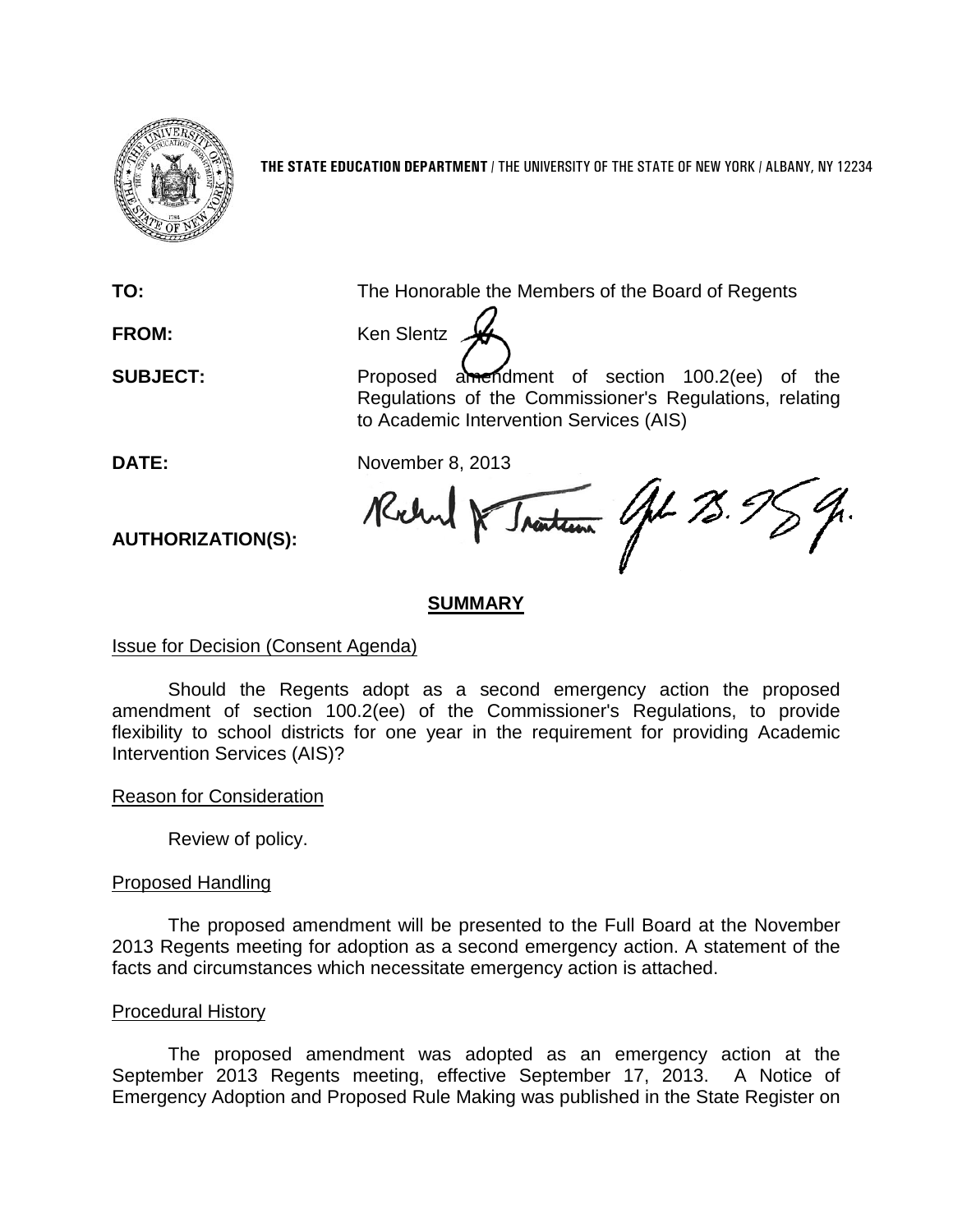October 2, 2013. The September emergency rule will expire on December 15, 2013. A second emergency action is necessary at the November Regents meeting in order to ensure that the emergency rule remains continuously in effect until it can be adopted as a permanent rule. A copy of the proposed amendment is attached. Supporting materials are available upon request from the Secretary to the Board of Regents.

#### Background Information

At the Board of Regents July 2013 meeting, Department staff discussed with the Board the implications for the provision by school districts of Academic Intervention Services (AIS) as a result of the expected decrease in the percentage of students who demonstrate the knowledge and skills necessary to meet grade-level Common Core Learning Standards (CCLS) relative to the percentage of students demonstrating this against the 2005 standards.

To ensure that existing support services, including Academic Intervention Services (AIS), remain relevant and appropriate as New York implements the CCLS, the Regents directed the Department to develop proposed amendments to Commissioner's Regulations to provide flexibility in the provision of Academic Intervention Services.

Historically, students who have scored below proficient on State assessments in English language arts or mathematics have been required to receive AIS. However, proficiency standards on the 2012 and the 2013 state assessments cannot be directly compared because the 2012 tests were designed to measure different learning standards than the 2013 Common Core tests. However, the Department can determine the scale scores for each respective year that are associated with students who scored at the same percentile rank on the two assessments. The Department proposes using these percentile ranks as the basis for determining which students must be provided Academic Intervention Services during this transition year as this approach ensures that the change in proficiency rates will not result in a significant increase in the percentage of students who must receive AIS. The cut scores that the Department proposes be used will result in districts being required to provide AIS to approximately the same percentages of students Statewide in the 2013-14 school year as received AIS in the 2012-13 school year. This is analogous to the action taken by the Regents in July 2010 to address the raising of the cut scores on the 2010 Grade 3-8 English language arts and mathematics assessments.

 Under the proposed regulation, districts would be required to establish a policy to determine what services, if any, to provide in the 2013-14 school year to students who score above the transitional cut scores established by the Department but below proficiency on the 2013 assessments.

Specifically, the proposed amendment provides that for the 2013-2014 school year only: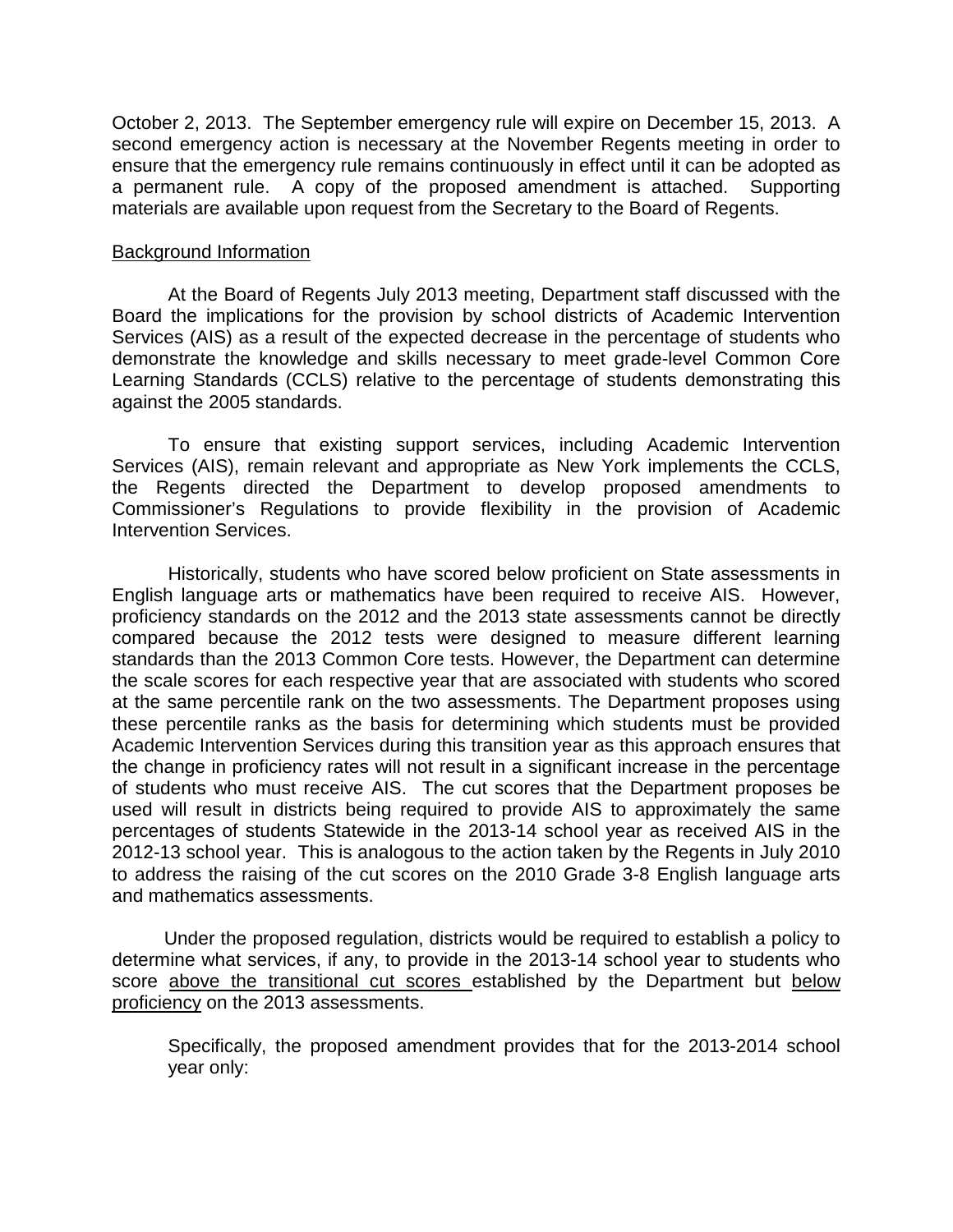- Students scoring at or below the specified cut points for Grades 3-8 English Language Arts and mathematics must receive academic intervention instructional services.
- Students scoring at or above the specified cut points but below the 2013 level 3/proficient cut points will not be required to receive academic intervention instructional and/or student support services unless the school district deems it necessary.
- Each school district shall develop and maintain on file a uniform process by which the district determines whether to offer AIS during the 2013-14 school year to students who scored at or above the specified cut points but below The level 3/proficient on grade 3-8 English Language Arts or mathematics State assessments in 2013-14.
- Each school shall, by November 1, 2013 either post a description of this process to its Website or distribute to parents in writing a description of such process.

#### Recommendation

It is recommended that the Board of Regents take the following action:

VOTED: That paragraph (2) of subdivision (ee) of section 100.2 of the Regulations of the Commissioner be amended as submitted, effective December 16, 2013, as an emergency action upon a finding by the Board of Regents that such action is necessary for the preservation of the general welfare to ensure that the emergency rule adopted at the September 16-17, 2013 Regents meeting remains continuously in effect until the effective date of its adoption as a permanent rule.

#### Timetable for Implementation

The proposed amendment was adopted as an emergency rule at the September 2013 Regents meeting, effective September 17, 2013, and will expire on December 15, 2013. If adopted at the November Regents meeting, the second emergency action will take effect on December 16, 2013. It is anticipated that the proposed amendment will be presented for adoption as a permanent rule at the December Regents meeting, after expiration of the 45-day public comment period for proposed rule makings.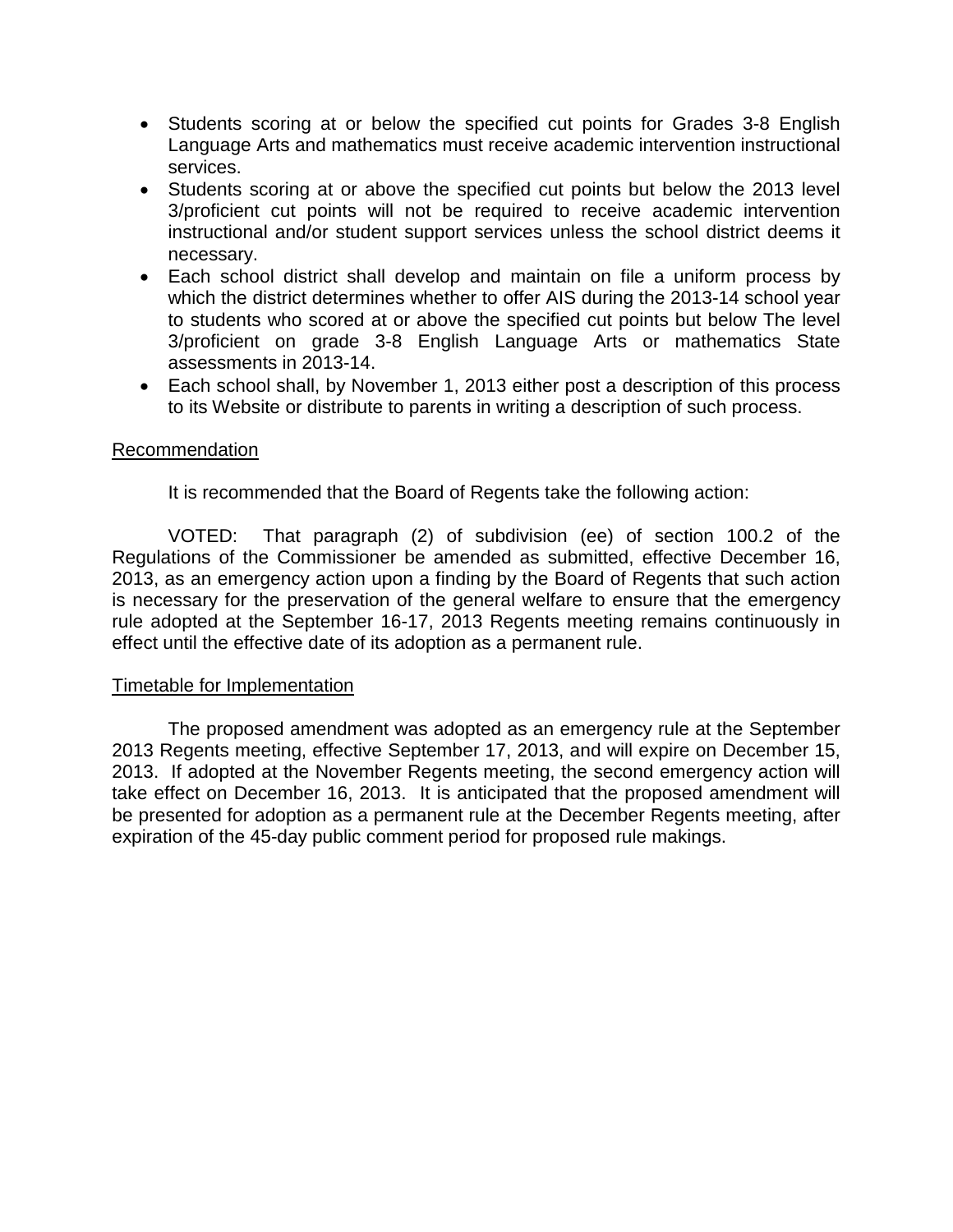PROPOSED AMENDMENT OF SECTION 100.2(ee) OF THE REGULATIONS OF THE COMMISSIONER OF EDUCATION PURSUANT TO EDUCATION LAW SECTIONS 101, 207, 305, 308, 309 AND 3204, RELATING TO ACADEMIC INTERVENTION **SERVICES** 

STATEMENT OF FACTS AND CIRCUMSTANCES WHICH NECESSITATE EMERGENCY ACTION

The proposed amendment modifies the test cut scores for the required provision of Academic Intervention Services (AIS) to students during the 2013-2014 school year. Under the present rule, those students scoring at or below a scale score of 650 must be provided with AIS. The proposed rule would establish, for the 2013-2014 school year only, specific scale scores for English Language Arts and Mathematics examinations administered in each of the grades 3 through 8 that would require the provision of AIS to students scoring below such scale scores.

The proposed amendment was adopted as an emergency action at the September 16-17, 2013 Regents meeting, effective September 17, 2013. Because the Board of Regents meets at monthly intervals, the earliest the proposed amendment could be adopted by regular action after publication of a Notice of Proposed Rule Making and expiration of the 45-day public comment period prescribed in State Administrative Procedure Act (SAPA) section 202 would be the December 16-17, 2013 Regents meeting. Furthermore, because SAPA section 203(1) provides that an adopted rule may not become effective until a Notice of Adoption is published in the State Register, the earliest the proposed amendment could become effective if adopted at the December Regents meeting, is January 1, 2014.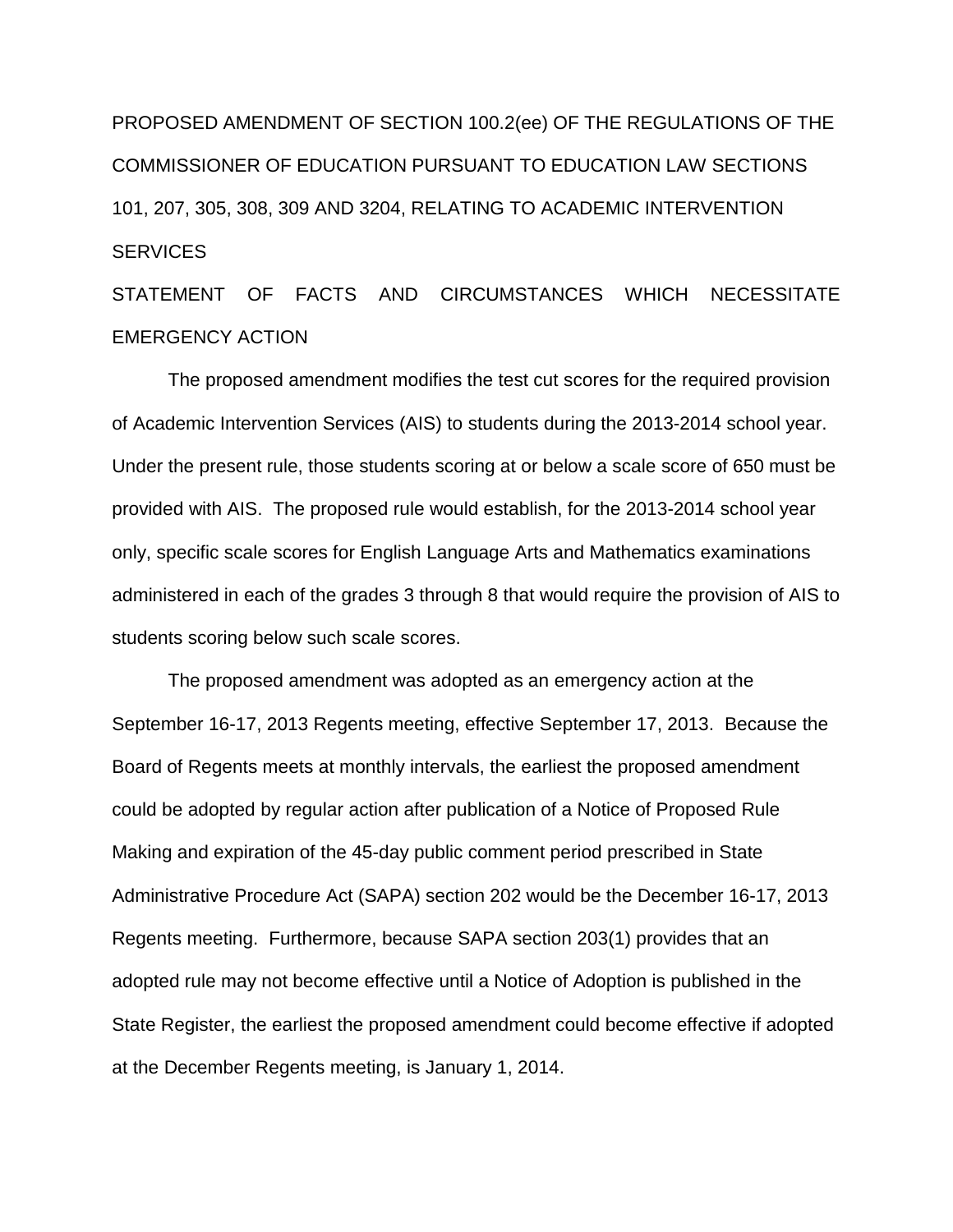However, the September emergency rule will expire on December 15, 2013, 90 days after its filing with the Department of State on September 17, 2012. A lapse in the rule's effective date could disrupt implementation of Academic Intervention Services during the 2013-2014 school year. Emergency action is therefore necessary for the preservation of the general welfare to ensure that the proposed rule adopted by emergency action at the September Regents meeting remains continuously in effect until the effective date of its permanent adoption.

It is anticipated that the proposed amendment will be presented for adoption as a permanent rule at the December 16-17, 2013 Regents meeting, which is the first scheduled Regents meeting after publication of the proposed rule in the State Register and expiration of the 45-day public comment period prescribed in the State Administrative Procedure Act for State agency rule makings.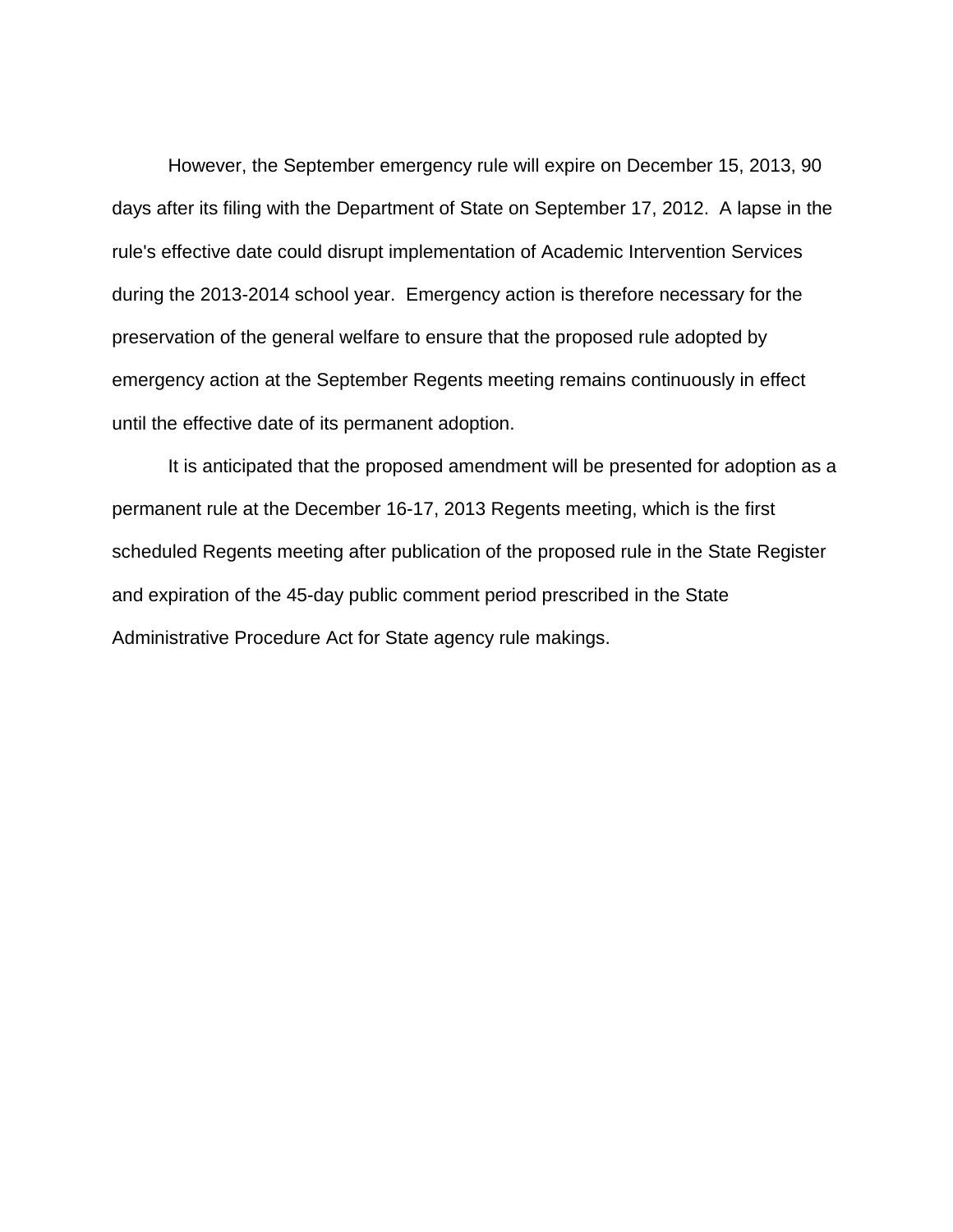AMENDMENT OF THE REGULATIONS OF THE COMMISSIONER OF EDUCATION Pursuant to Education Law sections 101, 207, 305, 308, 309 and 3204 Paragraph (2) of subdivision (ee) of section 100.2 of the Regulations of the Commissioner of Education is amended, effective December 16, 2013, as follows:

(2) Requirements for providing academic intervention services in grade three to grade eight. Schools shall provide academic intervention services when students:

(i) score below:

(a) the State designated performance level on one or more of the State elementary assessments in English language arts, mathematics or science, provided that for the [2010-2011] 2013-2014 school year only, the following shall apply:

(1) those students scoring [at or] below a scale score [of 650] specified in subclause (3) of this clause shall receive academic intervention instructional services; and

(2) those students scoring at or above a scale score [of 650] specified in subclause (3) of this clause but below level 3/proficient shall not be required to receive academic intervention instructional and/or student support services unless the school district, in its discretion, deems it necessary. Each school district shall develop and maintain on file a uniform process by which the district determines whether to offer AIS during the [2010-2011] 2013-2014 school year to students who scored above a scale score [of 650] specified in subclause (3) of this clause but below level 3/proficient on a grade 3-8 English language arts or mathematics State assessment in [2009-2010] 2012-2013, and shall no later than [the commencement of the first day of instruction]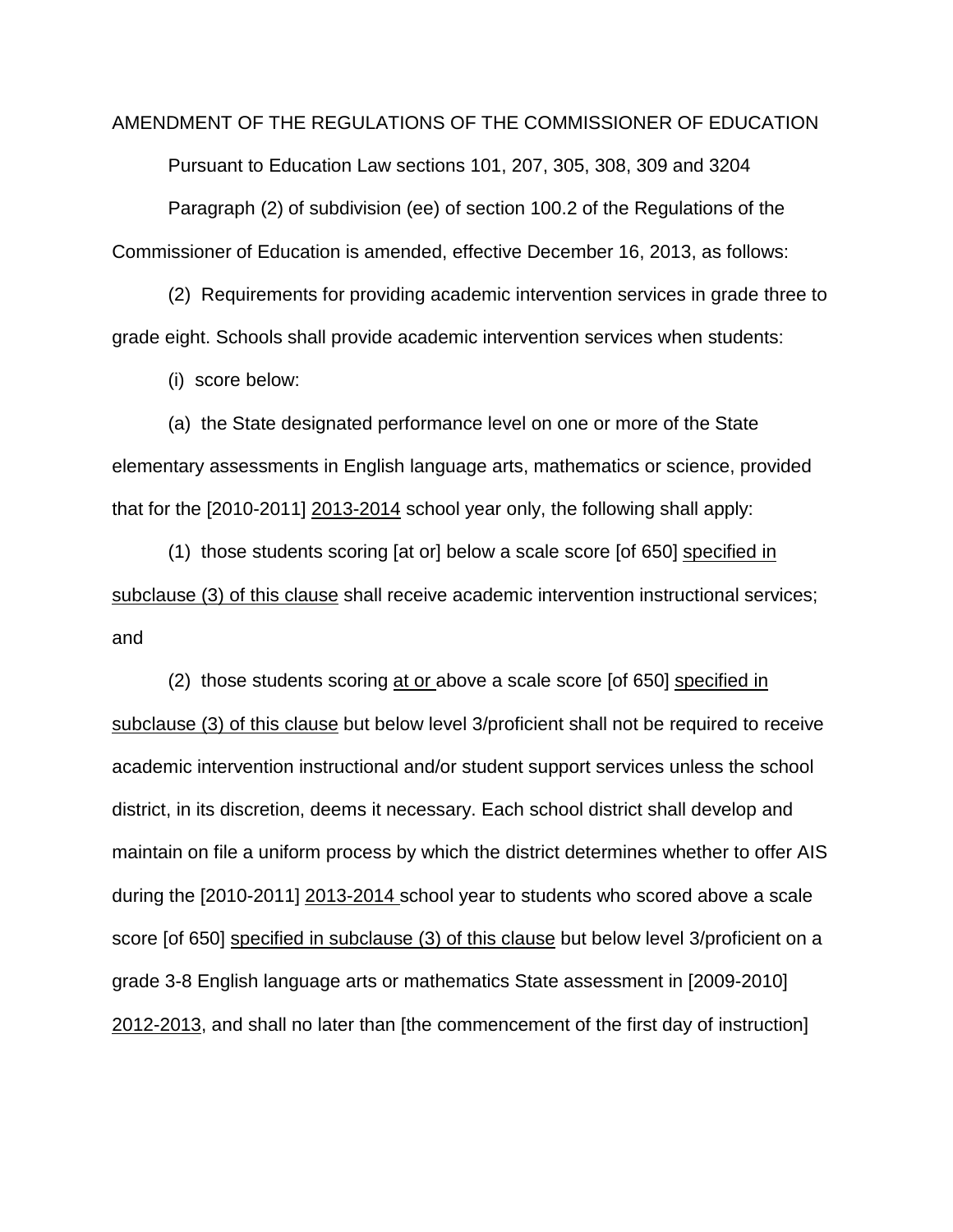November 1, 2013 either post to its Website or distribute to parents in writing a description of such process;

(3) The following scale scores shall be used to determine which students shall receive academic intervention services as specified in subclauses (1) and (2) of this clause:

Grade 3 English language arts, a scale score of 299

Grade 4 English language arts, a scale score of 296

Grade 5 English language arts, a scale score of 297

Grade 6 English language arts, a scale score of 297

Grade 7 English language arts, a scale score of 301

Grade 8 English language arts, a scale score of 302

Grade 3 mathematics, a scale score of 293

Grade 4 mathematics, a scale score of 284

Grade 5 mathematics, a scale score of 289

Grade 6 mathematics, a scale score of 289

Grade 7 mathematics, a scale score of 290

Grade 8 mathematics, a scale score of 293

and/or

(b) the State designated performance level on a State elementary assessment in social studies administered prior to the 2010-2011 school year; provided that beginning